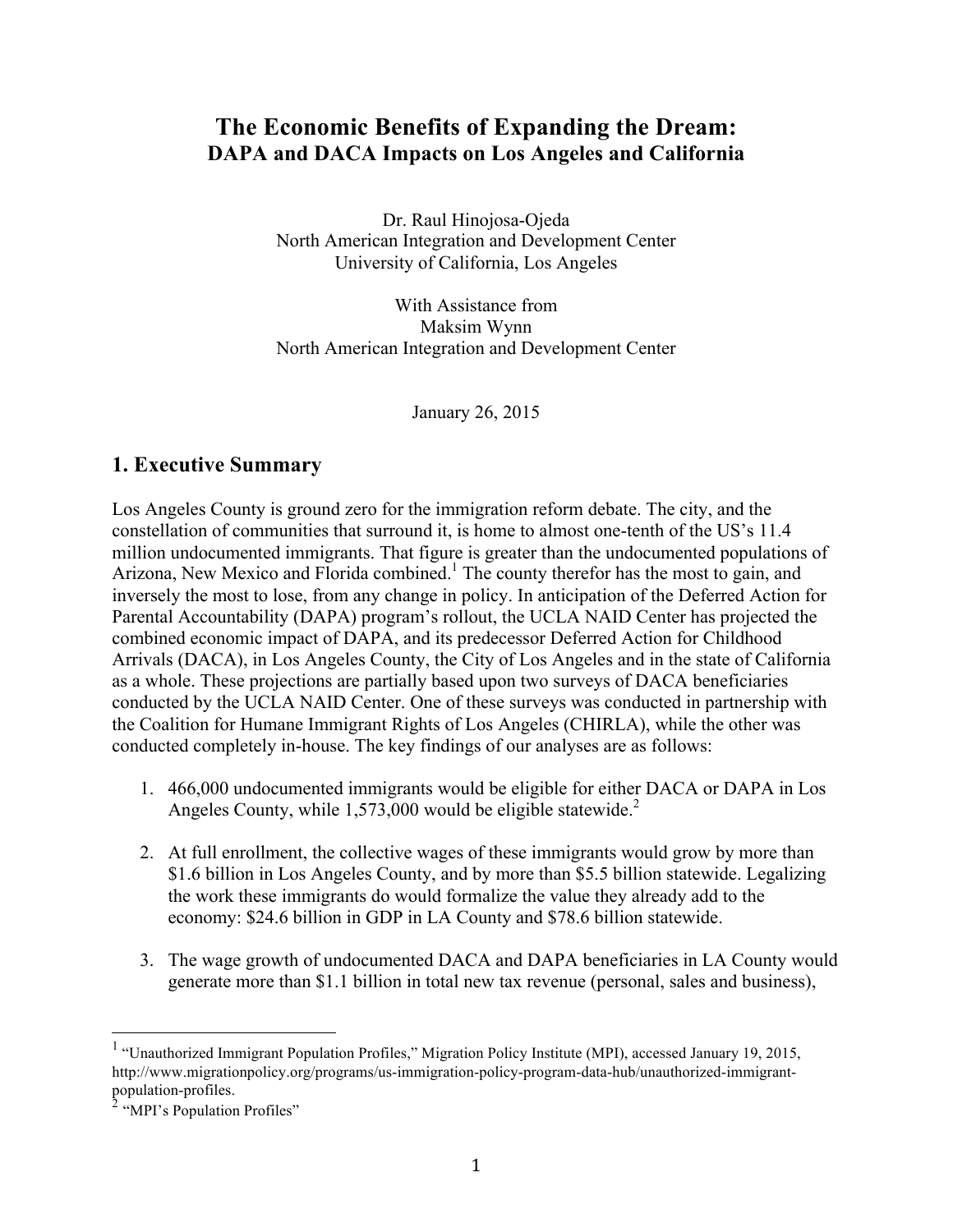while the wage growth statewide would generate more than \$3.8 billion in new taxes (personal, sales and business).

4. This wage growth would also support the creation of more than 38,500 jobs in LA County, and 130,000 jobs statewide (including direct, indirect and induced employment).

This release of this report is timed to coincide with the launch of the White House campaign of "States in the DACA/DAPA Spotlight," which will continue over the next 4 months in key states across the country. The UCLA NAID Center will be releasing reports on all these key states in order to better inform local leaders and the general public on the significant economic benefits of fully implementing Presidents Obama's DAPA/DACA Executive Actions. These reports will also combat the ill-informed legal and policy challenges to these much needed initiatives through the provision of solid economic evidence.

### **2. The Economic Impact of DAPA and DACA**

On November 20th, 2014, the Obama Administration took executive action on immigration reform and initiated the DAPA program. The administration's bold action ignited a firestorm of partisan sniping. Republican's in congress have proposed repealing the temporary legal status offered by DACA and DAPA, and have threatened to withhold the Department of Homeland Security's funding.<sup>3</sup> Meanwhile, a coalition of Republican governors, led by the governor-elect of Texas and current state Attorney General, Greg Abbot have filed a lawsuit seeking to block the implementation of DAPA. Abbott has claimed that DAPA's predecessor; DACA, has harmed the State of Texas' economy, and that this provides his suit with legal standing.<sup>4</sup> These claims are demonstrably false at the national, state and local level.

| <b>Valued Added by Undocumented Population</b> |                           |                            |                      |
|------------------------------------------------|---------------------------|----------------------------|----------------------|
|                                                | <b>Los Angeles County</b> | <b>State of California</b> | <b>United States</b> |
| <b>DAPA and DACA Combined</b>                  |                           |                            |                      |
| <b>Potentially Eligible Population</b>         | 466,000                   | 1,489,000                  | 5,201,000            |
| Formalized Value Added (\$Millions)            | \$24,623                  | \$78.679                   | \$274.821            |
| <b>All Undocumented</b>                        |                           |                            |                      |
| Population                                     | 913.000                   | 2,239,000                  | 10,513,000           |
| Formalized Value Added (\$Millions)            | \$48,243                  | \$118,309                  | \$555,507            |

**Table 1**

 <sup>3</sup> Ed O'Keefe, "House votes to block Obama's immigration actions – but exposes new GOP Divisions" *The Washington Post: Post Politics blog, January 14<sup>th</sup>, 2015, accessed January 19<sup>th</sup>, 2015,* http://www.washingtonpost.com/blogs/post-politics/wp/2015/01/14/house-votes-to-block-obamas-immigrationactions-but-exposes-new-gop-divisions/

<sup>&</sup>lt;sup>4</sup> Meet the Press, "Meet the Press Transcript – December 7<sup>th</sup>, 2014" *NBC News*, Accessed January 19<sup>th</sup>, 2015, http://www.nbcnews.com/meet-the-press/meet-press-transcript-december-7-2014-n263416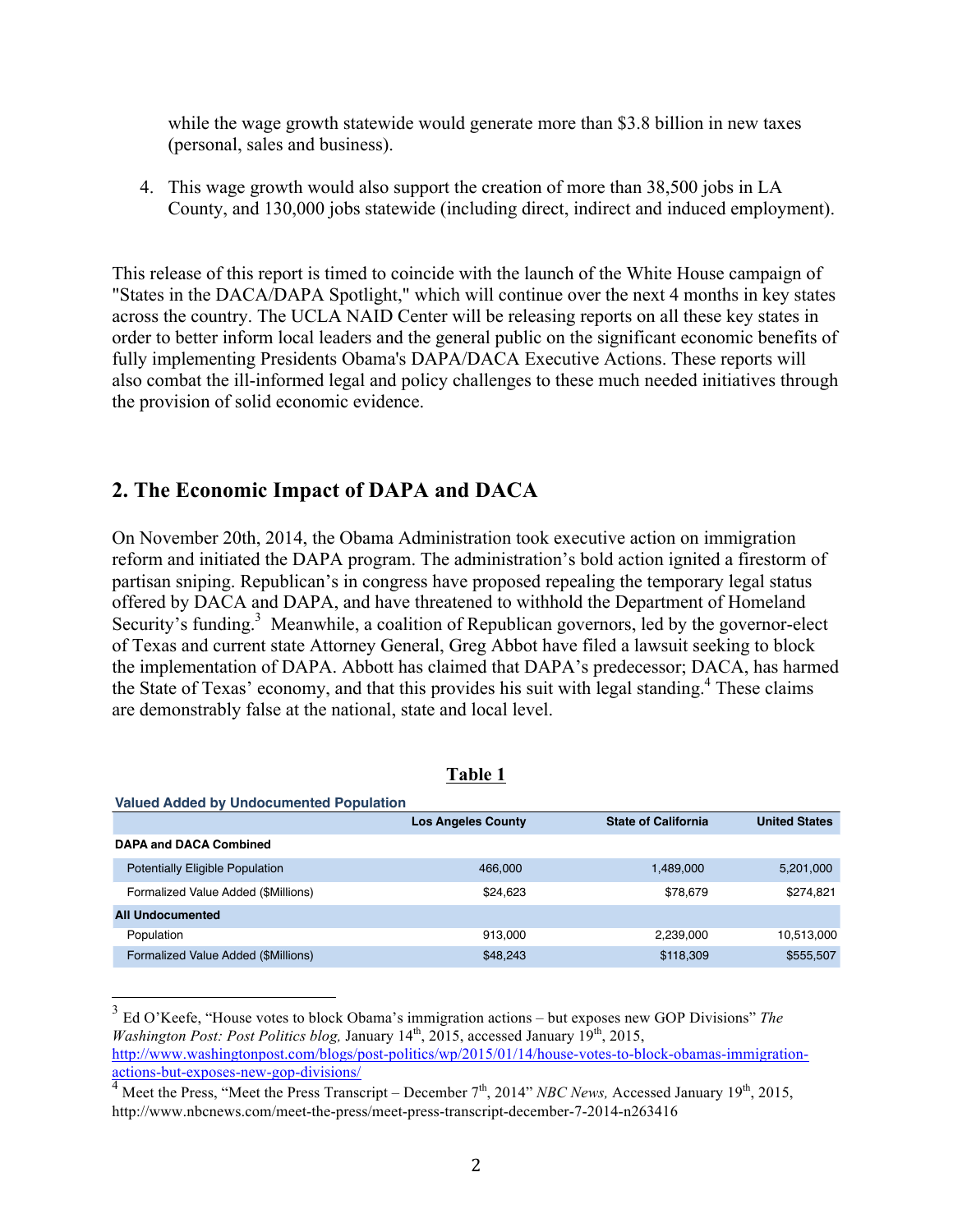Source: Analysis by the UCLA NAID Center based on data from MPI's "Unauthorized Immigrant Population Profiles."

### **Table 2**

### **Economic Impact of DACA and DAPA in California**

|                                            | <b>State of California</b> |
|--------------------------------------------|----------------------------|
| <b>Potentially Eligible Applicants</b>     | 1,573,000                  |
| Labor Income Increase (Millions \$)        | \$5,544                    |
| Total New Tax Revenue (Millions \$)        | \$3,814                    |
| <b>Personal Taxes</b>                      | \$907                      |
| <b>Business Taxes</b>                      | \$1,622                    |
| <b>Sales Taxes</b>                         | \$1,286                    |
| <b>Total Employment Growth (Thousands)</b> | 130.1                      |
| <b>Direct Employment Gain</b>              | 71.8                       |
| Indirect Employment Gain                   | 26.3                       |
| <b>Induced Employment Gain</b>             | 31.9                       |

Source: Analysis by the UCLA NAID Center based on data from MPI's "Unauthorized Immigrant Population Profiles."

In California, a state that has an undocumented population more than twice that of  $T$ exas, <sup>5</sup> the economic impact of President Obama's administrative actions will be both positive and significant. California has more potential DACA and DAPA beneficiaries; 1,573,000, than Texas has undocumented immigrants;  $1,464,000$ .<sup>6</sup> At full enrollment these beneficiaries will experience collective wage growth of more than \$5.5 billion.

This wage growth would bring in more than \$3.8 billion dollars in new business, personal and sales tax revenue. In addition, these increased earnings would directly generate almost 72,000 new jobs. The resulting increase in indirect employment---which is a change in employment in one industry being caused by a change in another, as a result of interaction between the two-- would account for more than 26,000 new jobs. Induced employment---which is a change in employment based on changes in household spending---would increase by almost 32,000 jobs. In all we estimate that the increase in labor income would generate more than 130,000 new jobs.

 <sup>5</sup> "MPI's Population Profiles"

<sup>6</sup> "MPI's Population Profiles"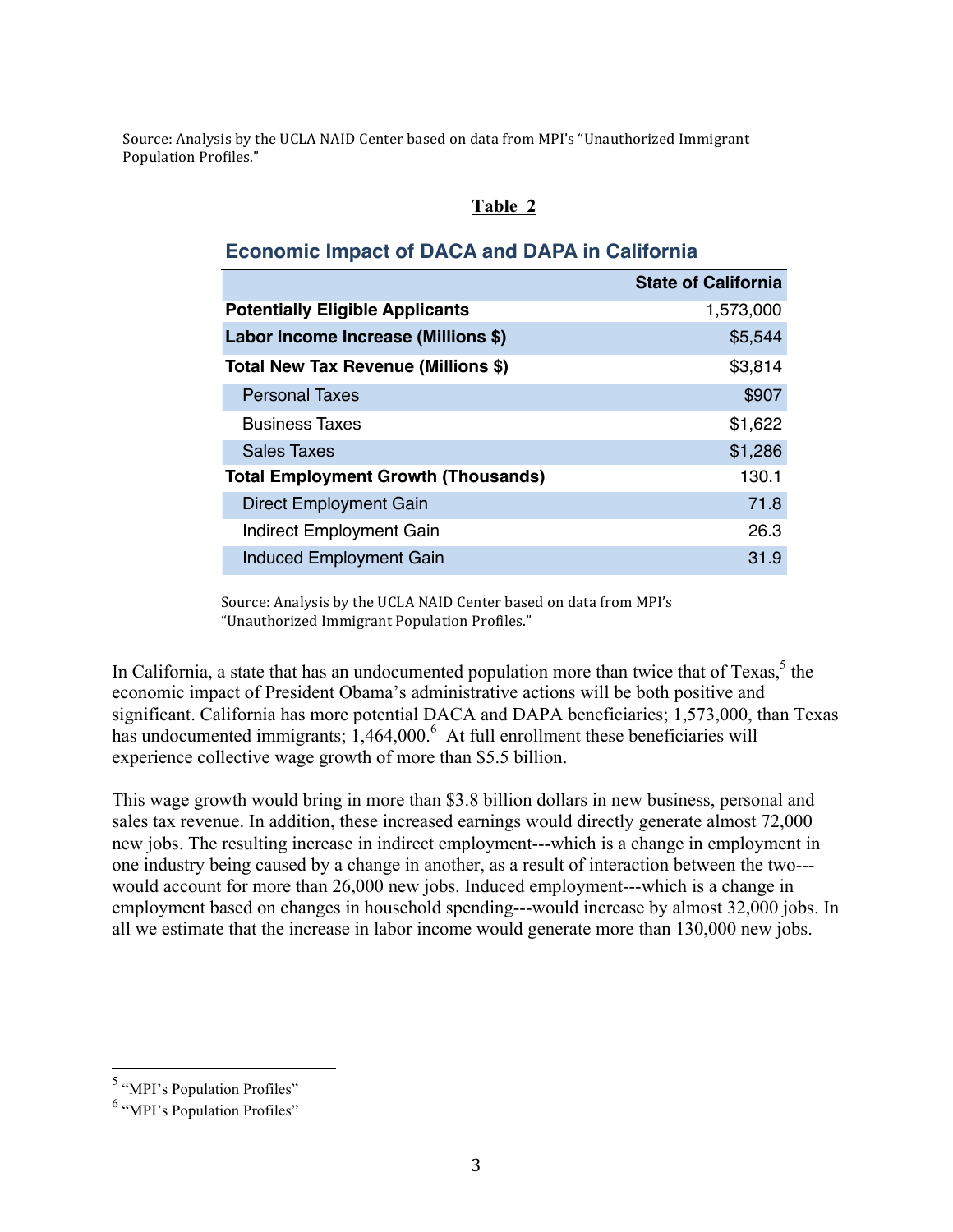| ı<br>H |  |
|--------|--|
|        |  |

|  |  | <b>Economic Impact of DACA and DAPA in Los Angeles County</b> |  |
|--|--|---------------------------------------------------------------|--|
|  |  |                                                               |  |

|                                            | <b>Los Angeles County</b> |
|--------------------------------------------|---------------------------|
| <b>Potentially Eligible Applicants</b>     | 466,000                   |
| Labor Income Increase (Millions \$)        | \$1,642                   |
| Total New Tax Revenue (Millions \$)        | \$1,130                   |
| <b>Personal Taxes</b>                      | \$268                     |
| <b>Business Taxes</b>                      | \$480                     |
| Sales Taxes                                | \$381                     |
| <b>Total Employment Growth (Thousands)</b> | 38.5                      |
| Direct Employment Gain                     | 21.3                      |
| Indirect Employment Gain                   | 7.8                       |
| Induced Employment Gain                    | 9.5                       |

Source: Analysis by the UCLA NAID Center based on data from MPI's "Unauthorized Immigrant Population Profiles."

The impact of DACA and DAPA in Los Angeles County will be especially pronounced due to the high concentration of undocumented immigrants in the area. In LA County alone, roughly 466,000 undocumented immigrants are eligible for either DACA or DAPA. At full enrollment, these beneficiaries would experience a collective wage growth of more than \$1.6 billion dollars. This wage growth would generate \$1.1 billion in new personal, business and sales tax revenue. It would also create more than 38,500 new jobs, 21,300 of which would be the direct result of this wage growth, while 7,800 would be the indirect result and 9,500 would be the induced result.

#### **Table 4**

#### **Economic Impact of DACA and DAPA Nationally**

|                                            | <b>United States</b> |
|--------------------------------------------|----------------------|
| <b>Potentially Eligible Applicants</b>     | 5,201,000            |
| Labor Income Increase (Millions \$)        | \$18,219             |
| Total New Tax Revenue (Millions \$)        | \$12,497             |
| <b>Personal Taxes</b>                      | \$2,970              |
| <b>Business Taxes</b>                      | \$5,313              |
| Sales Taxes                                | \$4,214              |
| <b>Total Employment Growth (Thousands)</b> | 427.6                |
| Direct Employment Gain                     | 236.1                |
| Indirect Employment Gain                   | 86.6                 |
| Induced Employment Gain                    | 104.9                |

Source: Analysis by the UCLA NAID Center based on data from MPI's "Unauthorized Immigrant Population Profiles."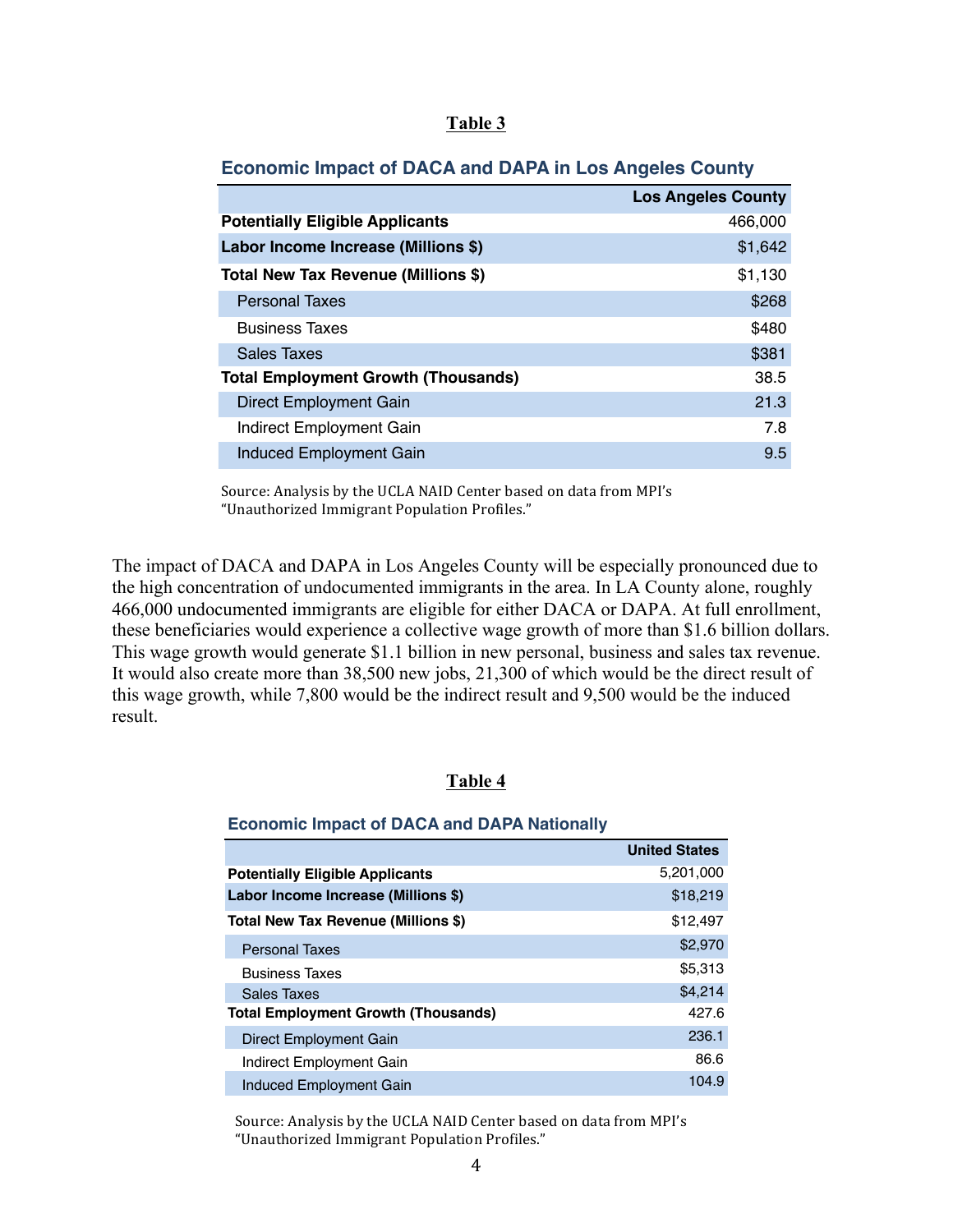Nationally, the impacts of DACA and DAPA are striking. The 5.2 million potential applicants would experience a collective wage increase of over \$18.2 billion dollars, which would generate just under \$12.5 billion in new taxes and more than 427,000 new jobs.

## **3. Economic Impact of DACA and DAPA by Country of Origin**

The cohort of undocumented immigrants eligible for DACA and DAPA are not a monolith. They come from many different nations, each of which has a unique set of migratory patterns. The result is that while immigrants of Mexican origin constitute a plurality in most cities' undocumented populations, each of these populations has a unique composition. Because of this, the economic impact of DACA and DAPA is dispersed among national communities differently in different places. It is important to accurately describe the national origin of the potentially eligible population in order to adequately prepare for the challenges posed by the DAPA rollout, and to predict the regional economic impact of DACA and DAPA.

For this report we have relied on the Migration Policy Institute's (MPI) population estimates, including their breakdown of the undocumented populations origin at the county, state and national level.<sup>7</sup> In Los Angeles County, the Consul Generals of El Salvador and Guatemala have suggested that the MPI may have significantly undercounted the number of undocumented originating in those nations. If this were to be the case, and Los Angeles County does have a larger share of the undocumented than had been previously assumed, the regional economic impact of DACA and DAPA may be significantly stronger than this report suggests.

|                                        | <b>Los Angeles County</b> | <b>State of California</b> | <b>United States</b> |  |
|----------------------------------------|---------------------------|----------------------------|----------------------|--|
| <b>Potentially Eligible Applicants</b> | 302.900                   | 1,116,830                  | 3,016,580            |  |
| Labor Income Increase (Millions \$)    | \$1,067                   | \$3,936                    | \$10,567             |  |
| New Tax Revenue (Millions \$)          | \$734                     | \$2.708                    | \$7.248              |  |
| <b>Employment Growth (Thousands)</b>   | 25.1                      | 92.4                       | 248                  |  |

### **Table 5**

# Source: Analysis by the UCLA NAID Center based on data from MPI's "Unauthorized Immigrant Population Profiles."

**Economic Impact of DACA and DAPA on Undocumented Mexicans**

Undocumented immigrants from Mexico constitute roughly 65% of the undocumented population in Los Angeles County and 71% statewide.<sup>8</sup> As such, immigrants of Mexican origin will earn the lion's share of the wage growth that DACA and DAPA catalyze. Of the more than \$1.6 billion in wage growth within LA County, Mexican DACA and DAPA beneficiaries will earn \$1 billion. At the state level, Mexican beneficiaries will earn more than \$3.9 billion of the

 <sup>7</sup> "MPI's Population Profiles"

<sup>8</sup> "MPI's Population Profiles"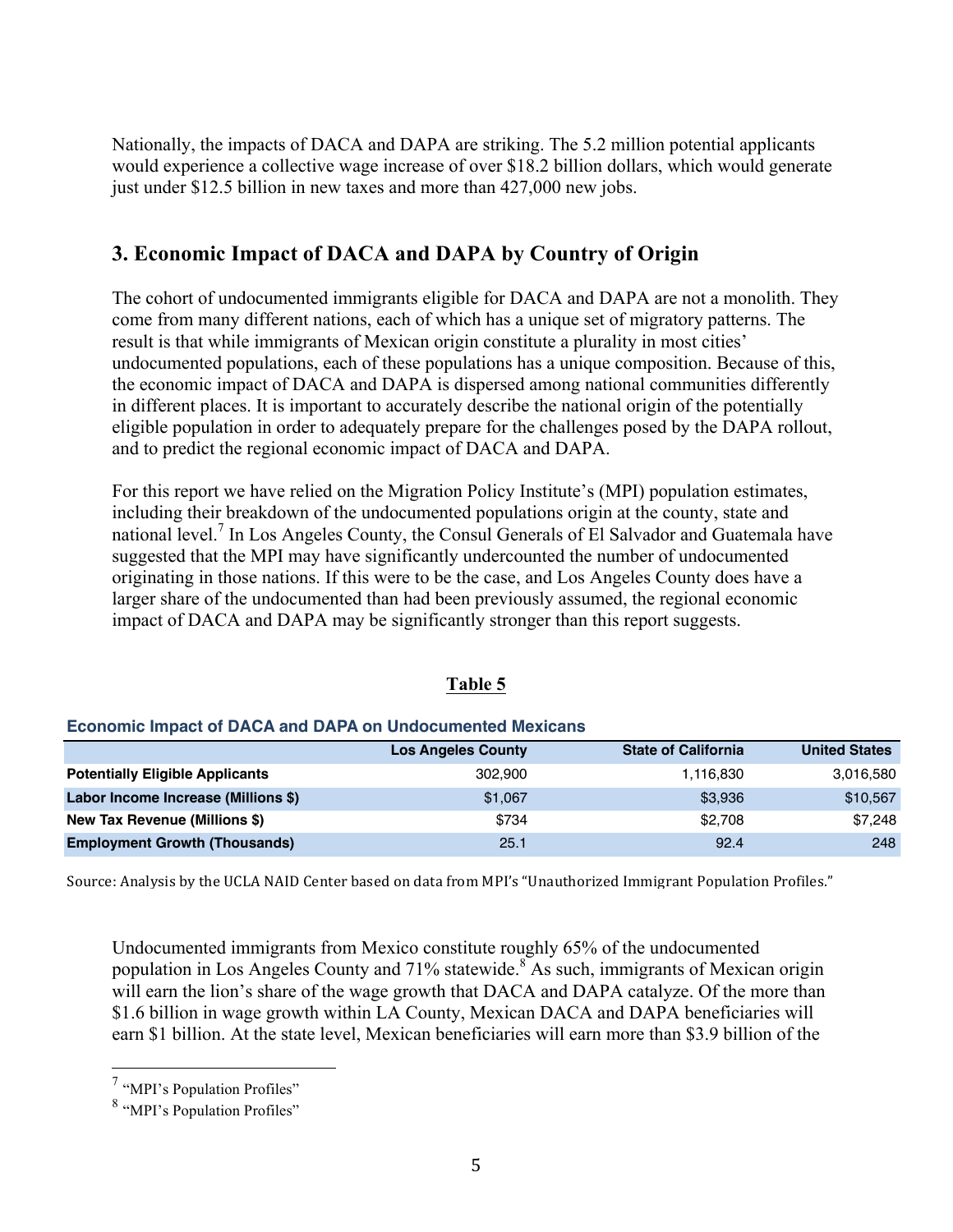\$5.5 billion in wage growth catalyzed by DACA and DAPA. The increased earning of LA County's Mexican beneficiaries will generate \$734 million dollars in new business, personal and sales tax revenue, while the increased wages of California's Mexican beneficiaries will generate \$2.7 billion. This wage increase will also create more than 25,000 jobs in LA County through direct, indirect and induced employment growth. The increased earnings of Mexican beneficiaries statewide are projected to create roughly 92,400 jobs in total.

#### **Table 6**

#### **Economic Impact of DACA and DAPA on Undocumented Guatemalans**

|                                        | <b>Los Angeles County</b> | <b>State of California</b> | <b>United States</b> |
|----------------------------------------|---------------------------|----------------------------|----------------------|
| <b>Potentially Eligible Applicants</b> | 51.260                    | 94.380                     | 312.060              |
| Labor Income Increase (Millions \$)    | \$181                     | \$333                      | \$1,093              |
| New Tax Revenue (Millions \$)          | \$124                     | \$229                      | \$750                |
| <b>Employment Growth (Thousands)</b>   | 4.2                       | 7.8                        | 25.7                 |

Source: Analysis by the UCLA NAID Center based on data from MPI's "Unauthorized Immigrant Population Profiles."

The Guatemalan immigrant community in Los Angeles is considerably smaller than that of their Mexican counterparts. The MPI estimates that there are 107,000 undocumented Guatemalans in Los Angeles County,<sup>9</sup> of which we estimate nearly half will be eligible for either DACA or DAPA. At full enrollment, these programs would lift the collective earnings of Angelino Guatemalan beneficiaries by \$181 million. Statewide the more than 94,000 Guatemalan beneficiaries would experience wage growth of more than \$333 million. This wage growth would lead to new tax revenue totaling \$124 million and \$229 million at the county and state level respectively. Wage increases at the county level would create more than 4,200, while at the state level it would create more than 7,800 jobs.

These economic impact projections are based upon population estimates that some in the Guatemalan diplomatic community feel are far too low. Pablo César García Sáenz**;** the Guatemalan Consul General in Los Angeles, estimates that the actual number of undocumented Guatemalans is much higher than the MPI's estimate. He states as a rough estimate that there are roughly 500,000 undocumented Guatemalans in the state of California and between 250,000 and 300,000 in Los Angeles County. In addition, Mr. Sáenz believes that 100,000 of these immigrants would be eligible for DACA or DAPA countywide. The Guatemalan consulate bases these estimates on the number of consular identification cards that they have issued.

<sup>&</sup>lt;sup>9</sup> "MPI's Population Profiles"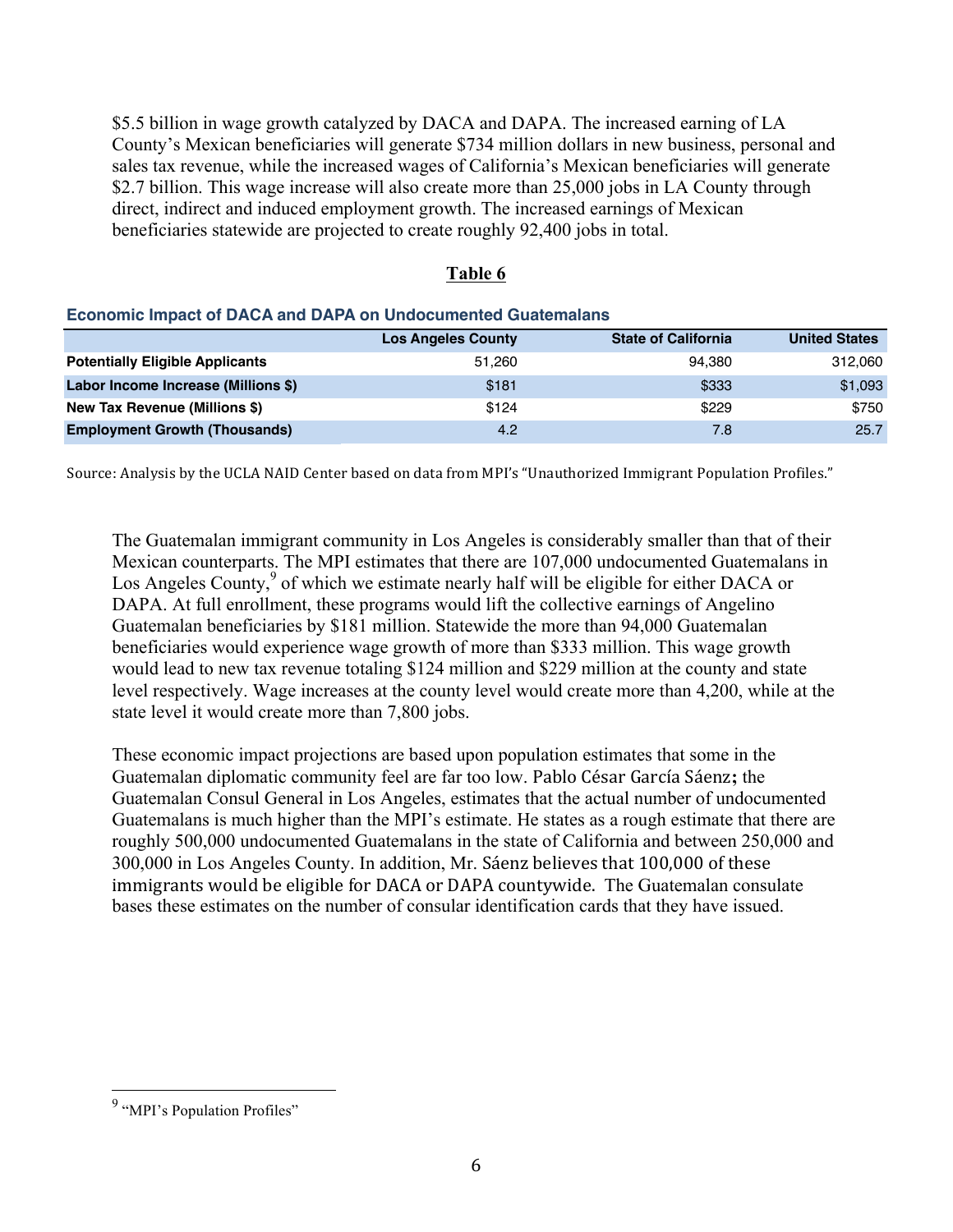#### **Table 7**

|                                        | <b>Los Angeles County</b> | <b>State of California</b> | <b>United States</b> |
|----------------------------------------|---------------------------|----------------------------|----------------------|
| <b>Potentially Eligible Applicants</b> | 23.300                    | 47.190                     | 156.030              |
| Labor Income Increase (Millions \$)    | \$82                      | \$166                      | \$547                |
| New Tax Revenue (Millions \$)          | \$56                      | \$114                      | \$375                |
| <b>Employment Growth (Thousands)</b>   | 1.9                       | 3.9                        | 12.8                 |

#### **Economic Impact of DACA and DAPA on Undocumented Salvadorians**

Source: Analysis by the UCLA NAID Center based on data from MPI's "Unauthorized Immigrant Population Profiles."

Immigrants of El Salvadorian origin are the second largest foreign-born population in Los Angeles County. The 264,620 foreign-born Salvadorians living in LA County constitute more than 11% of the counties foreign-born population.<sup>10</sup> Undocumented Salvadorians constitute a relatively small share of the total Salvadorian population, perhaps in part because as refugees fleeing civil war many Salvadorian immigrants were granted Temporary Protected Status. This may explain why there are more foreign-born Salvadorians living in LA County than there are foreign-born Guatemalans, despite there being more than twice as many undocumented Guatemalans (see section 6).

Regardless of the cause, the MPI estimates that there are only 45,000 undocumented Salvadorians living in Los Angeles County, 23,300 of which we estimate would be eligible for either DACA or DAPA. Statewide the MPI believes there are 95,000 undocumented Salvadorians. We project that 47,190 of these would be eligible for either DACA or DAPA.

These beneficiaries would experience a collective labor income increase of \$82 million in Los Angeles County and \$166 statewide. The wage increase in Los Angeles County would generate \$56 million in new business, personal, and sales tax revenue, as well as lead to the creation of 1,900 jobs through direct, indirect and induced employment growth. Statewide the wage growth experienced by undocumented Salvadorians would lead to \$114 million in new taxes and the creation of 3,900 new jobs.

## **4. Methodology**

Our projections for the economic impact of DACA and DAPA are based on a methodological tool known as input output modeling (IMPLAN).11 IMPLAN allows us to analyze the short-term

http://www.naid.ucla.edu/uploads/4/2/1/9/4219226/ucla\_naid\_center\_report\_estimating the economic\_impact\_of\_presidential\_administrative\_action\_and\_comprehensive\_immigration\_refor m.pdf

<sup>&</sup>lt;sup>10</sup> United States Census Bureau / American FactFinder. "B05006 : Place of Birth for the Foreign Born Population in the US: Foreign Born Population Excluding Population Born at Sea." *2013 American Community Survey 1 Year Estimates*. U.S. Census Bureau's American Community Survey Office, 2031. Web. 25 January 2015 <http://factfinder2.census.gov>. <sup>11</sup> For more information on our methodology, specify as it relates to IMPLAN, see the NAID Center Report, *From* 

*the Shadows to the Mainstream: Estimating the Economic Impact of Presidential Administrative Action and Comprehensive Immigration Reform.* Download it here: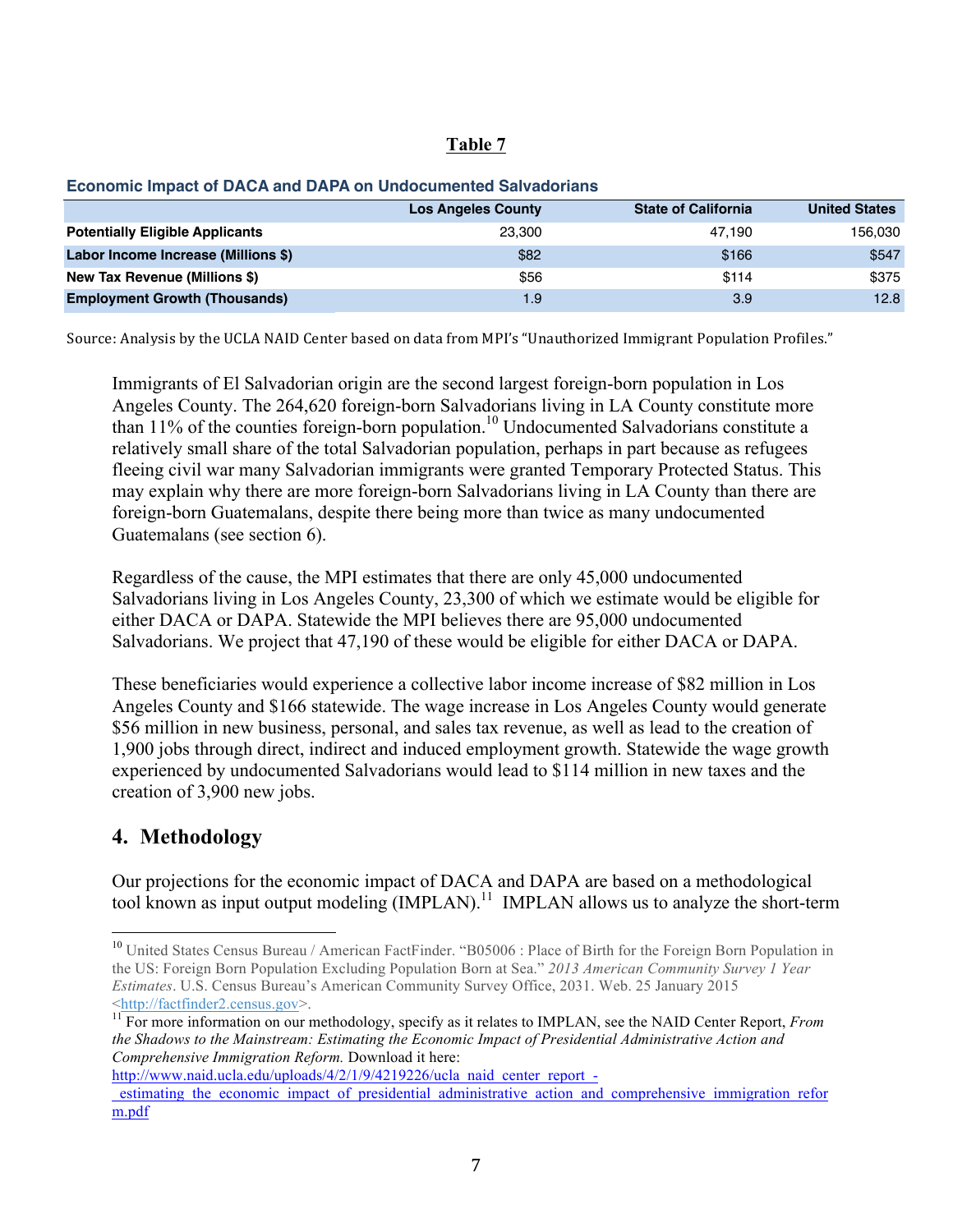impact of a labor market policy shift---such as the work permits granted by DACA and DAPA-- within the current structure of the economy. It therefor allows us to quantify the labor income, tax contributions and productivity of undocumented immigrants and to illustrate the economic impact of formalizing their role in the economy. In addition, we can map the relationship between variables and observe how a change in one variable affects the others.

As new data has become available, this aspect of the IMPLAN model has allowed us to fluidly adjust our projections in a couple of important ways:

- 1. The Migration Policy Institute (MPI) has recently published a detailed county-by-county and state-by-state profile of the undocumented population in the US. Included in this data set are their estimates of the DACA and DAPA eligible population for each of these geographic units. We have revised our economic impact projections based on these new population estimates.
- 2. Two recent surveys of DACA beneficiaries conducted by the NAID Center--one of which was conducted in collaboration with CHIRLA using application data from their DACA clinic---have presented new data on the wage impact of DACA in Los Angeles County. Using IMPLAN modeling we were able to observe how changes in predicted wage growth has impacted projected tax revenue and job creation.

Researchers at the NAID Center conducted these two surveys using a unique methodology for each. One was conducted in partnership with CHIRLA and used data collected by their DACA clinic. Staff and volunteers at CHIRLA assisted DACA beneficiaries with the renewal process and collected data from the I-821 and I-765 forms that they submitted to USCIS; the agency tasked with processing DACA applications. This data included renewal applicants' income before and after becoming DACA beneficiaries. Because this clinic is located in LA County the vast majority of respondents also resided in the county.

The NAID Center analyzed the wage information provided by 308 respondents, dividing this cohort into those that had reported an income before applying to DACA and those who had not. We then independently calculated the wage growth of the total cohort, as well as those who had an income before and after being granted DACA.

The other survey conducted by the NAID center leveraged existing grassroots "DREAMER" networks in order to provide a nationwide snapshot of DACA beneficiaries. This survey was conducted online and quantified DACA's impact on respondents' finances, insurance coverage, employment, access to credit and education among other topics. In total, we polled 216 respondents. We again divided this cohort into those had employment before and after DACA, and those that did not, before calculating the wage growth of the total cohort as well as the cohort who were employed before and after becoming a DACA beneficiary.

<u> 1989 - Andrea San Andrea San Andrea San Andrea San Andrea San Andrea San Andrea San Andrea San Andrea San An</u>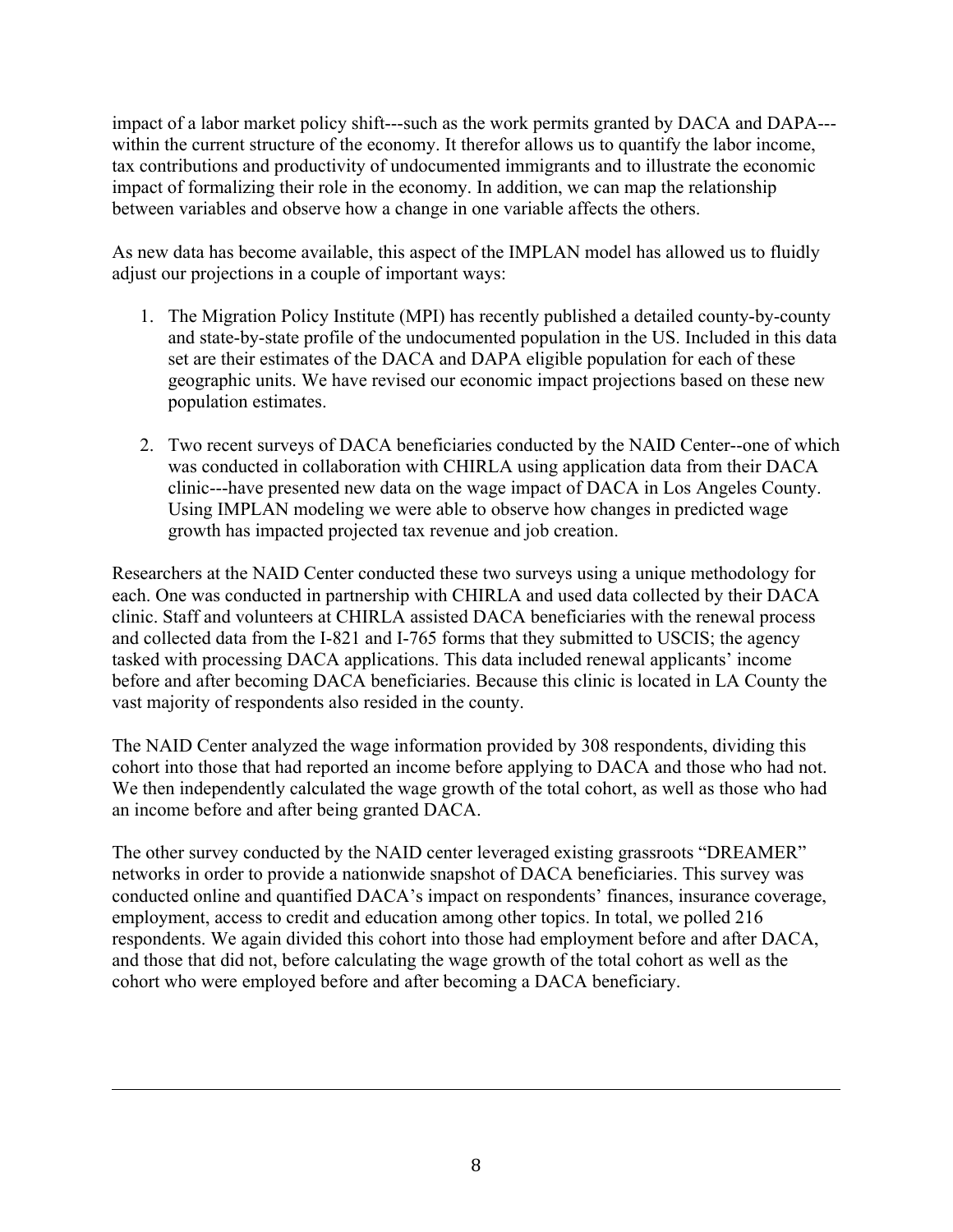The White House Council of Economic Advisors (CEA) has recently published their estimates for the economic effects of executive action on immigration.<sup>12</sup> Like the NAID Center's report on the same topic, $13$  the CEA believes DAPA will have a positive macro-economic impact, as well as a positive affect on the wages of both foreign-born and native-born workers.

Both the NAID Center and CEA relied on the work of Kossoudji and Cobb-Clark who, by studying the impact of IRCA on its beneficiaries, estimate that those affected experience a six to ten percent increase in wages on average. The NAID Center report then projected how this wage growth influenced tax revenue and job creation (for more info see: *From the Shadows to the Mainstream*). However, the surveys conducted by the NAID center suggest that DACA has had a much stronger impact on wages than Kossoudji and Cobb-Clark had observed in IRCA's aftermath. This presents an important avenue for future research and suggests that both the CEA and NAID Center reports may have underestimated the potential economic impact of DACA and DAPA.

## **5. UCLA NAID Center Survey Results**

 

The results of our surveys have revealed a number of interesting trends regarding the impact of DACA on the finances of its beneficiaries.

- 1. In both surveys, the average wage growth reported by the cohort that had an income before and after DACA was near 75%. This is roughly ten times the wage growth that Kossoudji and Cobb-Clark had observed.<sup>14</sup>
- 2. In the CHIRLA/NAID survey, the cohort that had an income before and after DACA experienced almost the same average income growth as did the cohort comprised of all respondents: \$7,980 and \$7,949 respectively.
- 3. In the online NAID survey the wage growth of both cohorts was also just above 75%. The cohort with an income before and after DACA experienced an average wage growth of 76.6%, while all respondents experienced an average income increase of 82.6%.

<sup>12</sup> Executive Office of the President of the United States, Council of Economic Advisors, *The Economic Effects of Administrative Action on Immigration.* (Washington D.C.: 2014)

http://www.whitehouse.gov/sites/default/files/docs/cea\_2014\_economic\_effects\_of\_immigration\_executive\_action.p df (accessed January 19, 2013).

<sup>13</sup> Raul Hinojosa with Maksim Wynn, *From the Shadows to the Mainstream: Estimating the Economic Impact of Presidential Administrative Action and Comprehensive Immigration Reform,* (Los Angeles, CA: North American Integration and Development Center, UCLA, November, 2014)

http://www.naid.ucla.edu/uploads/4/2/1/9/4219226/ucla\_naid\_center\_report\_-

\_estimating\_the\_economic\_impact\_of\_presidential\_administrative\_action\_and\_comprehensive\_immigration\_refor m.pdf

<sup>14</sup> Sherrie A. Kossoudji and Deborah A. Cobb*‐*Clark, "Coming out of the Shadows: Learning about Legal Status and Wages from the Legalized Population," *Journal of Labor Economics* 20, no. 3 (July 2002): 598–628, doi:10.1086/339611.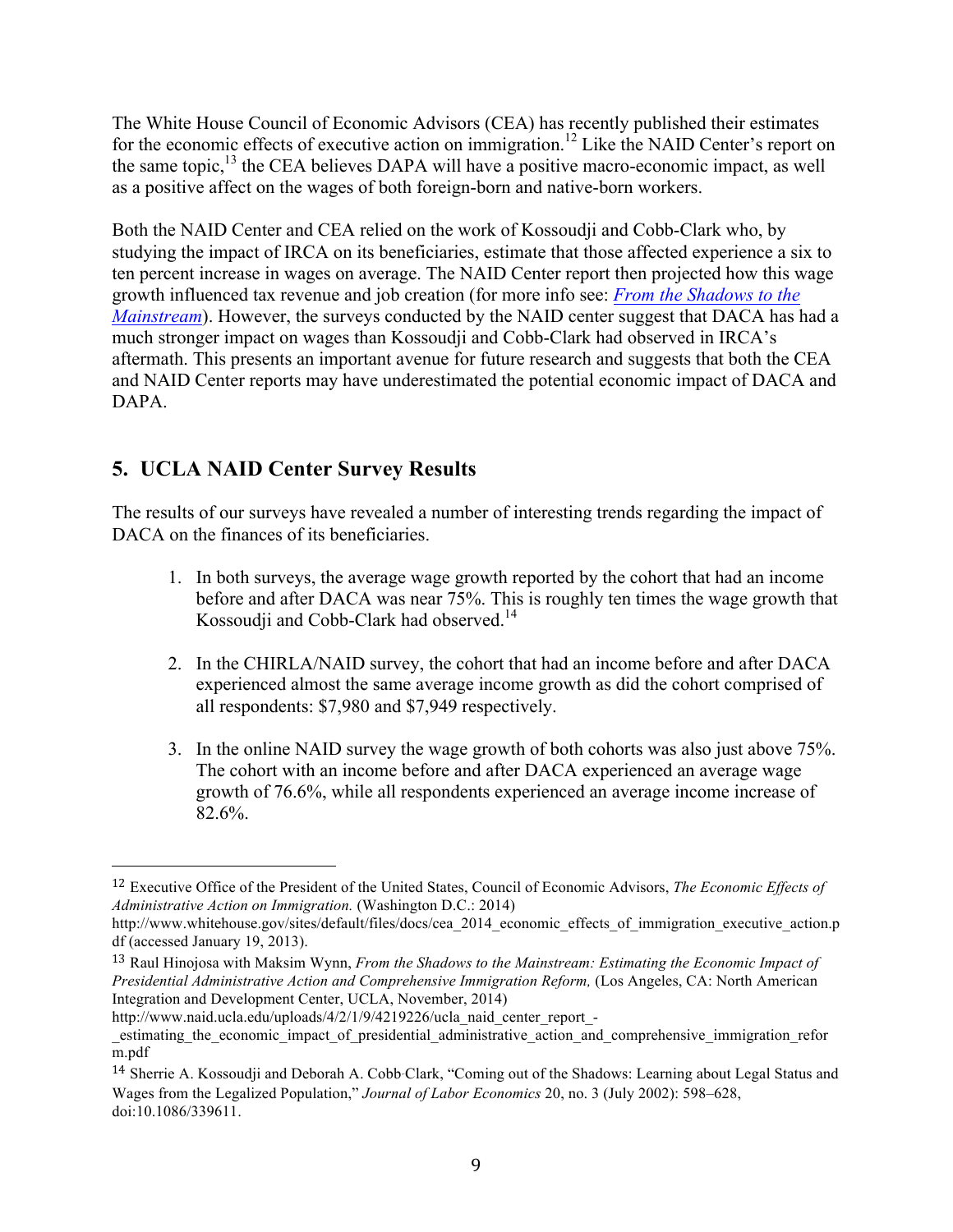#### **Table 8**

#### **The Impact of DACA on Beneficiaries' Income (NAID/CHIRLA)**

|                                   | <b>All Respondents</b> | <b>Only Respondents With Income Before</b><br>and After DACA |
|-----------------------------------|------------------------|--------------------------------------------------------------|
| <b>Average Income Before DACA</b> | \$4,493                | \$10,561                                                     |
| <b>Average Income After DACA</b>  | \$12,442               | \$18,542                                                     |
| Average Income Increase           | \$7,949                | \$7,980                                                      |
| Percentage Increase in Income     | 176.9%                 | 75.6%                                                        |

#### **Table 9**

#### **The Impact of DACA on Beneficiaries' Income (NAID)**

|                                                  | <b>All Respondents</b> | <b>Only Respondents With Income Before</b><br>and After DACA |
|--------------------------------------------------|------------------------|--------------------------------------------------------------|
| <b>Average Hourly Wage Before</b><br><b>DACA</b> | \$7.07                 | \$9.14                                                       |
| <b>Average Hourly Wage After</b><br><b>DACA</b>  | \$12.91                | \$16.13                                                      |
| <b>Average Hourly Wage Increase</b>              | \$5.84                 | \$7.00                                                       |
| Percentage Increase in Income                    | 82.6%                  | 76.6%                                                        |

The results of these surveys suggest that earlier attempts at projecting the macro-economic impact of DACA may be understated. In our previous report we suggested that DACA's education requirement meant that the program would have a greater economic impact than DAPA, even though the latter affected more immigrants. However, the wage growth that we predicted in that report was nowhere near 75%. In light of these findings, it is very possible that DAPA may have a far stronger impact on wages than the 7% that has been used to project its impact in this report.<sup>15</sup> As such, the estimated impacts described in this report should be considered a conservative lower bound.

 <sup>15</sup> For more info on the choice of a 7% wage boost refer to the methodology section in *From the Shadows to the Mainstream.*